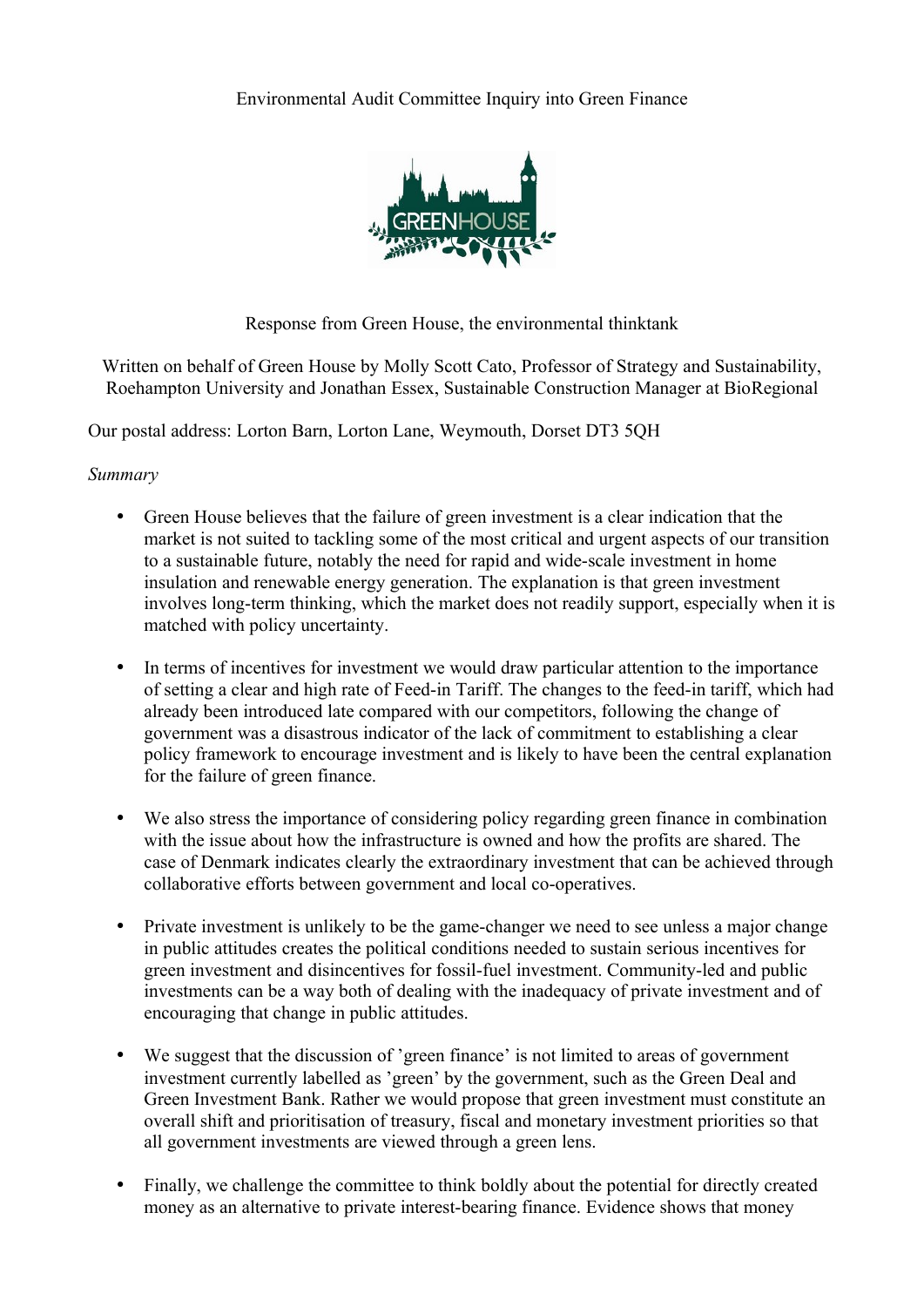created through quantitative easing via financial institutions adds to inequality and does little to improve the economic position. The opportunity exists in a time of recession for the government to create money directly to invest in green infrastructure and we would strongly support such a policy.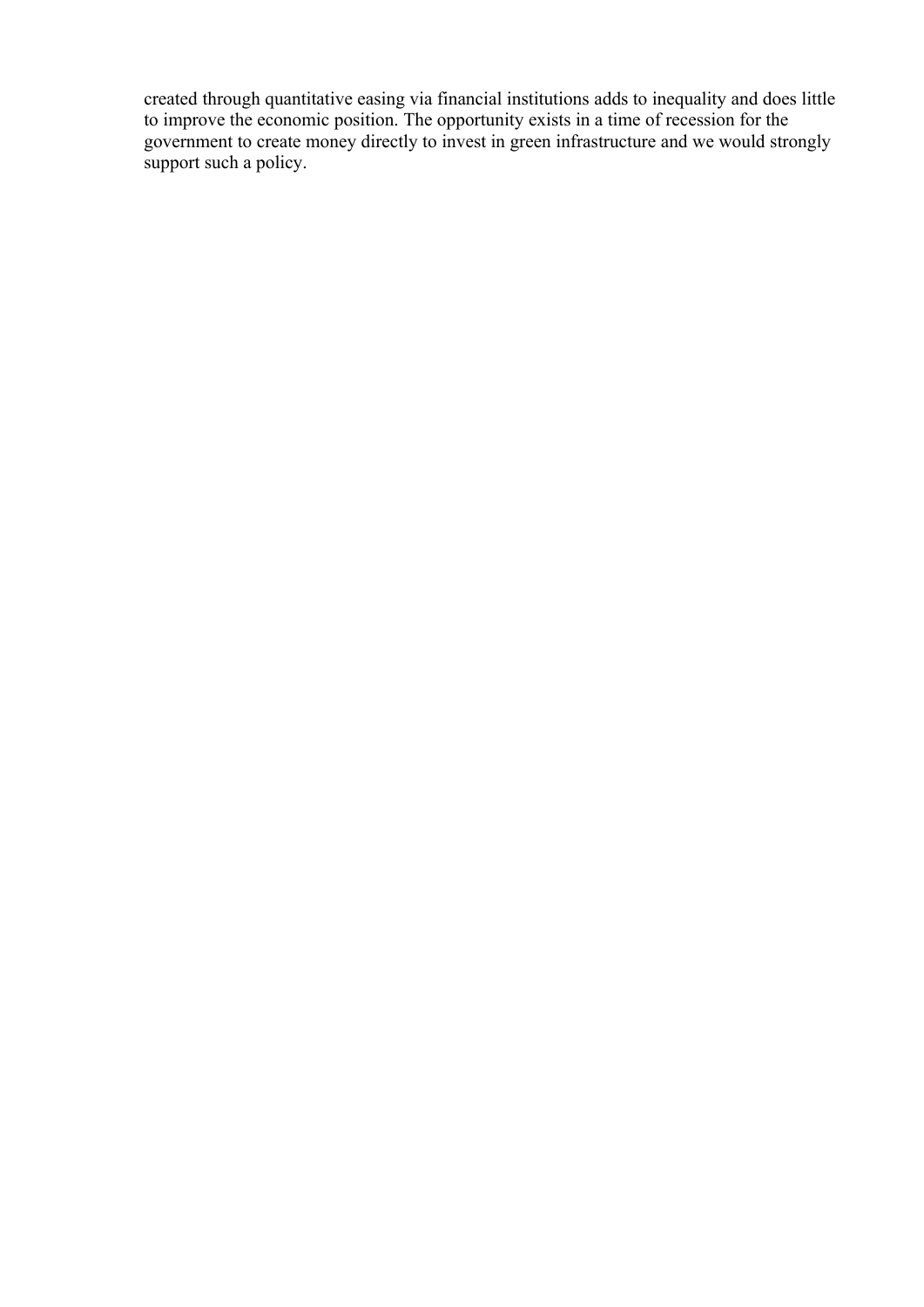## *Introduction*

GHGF1. Although we address the committee's specific concerns later, we would begin our submission by stating clearly at the outset that it is our strongly held view that the relationship between finance and sustainability runs deeper than the question about how to encourage conventionally defined finance markets, driven by financial returns, to direct their money towards green sectors. For reasons that have been argued at greater length elsewhere<sup>i</sup> we would suggest that the Committee explores in more depth the relationship between the interest-based money system and the attempt to build a sustainable economy.

GHGF2. This line of argument began with Frederick Soddy<sup>ii</sup>, who argued that the imposition of interest means that financial debt grows exponentially, creating future demand for goods and services which can only be produced from a limited store of natural resources. This link between the monetary system and the ecological crisis has been repeated by green economists in recent yearsiii, leading them to argue for an essential linkage between a stable money system and a sustainable economy.

GHGF3. The existence of a green investment gap is evidence of the failure of the financial markets to allocate capital in the long-run interests of society. This question goes beyond the remit of this enquiry, but we would suggest that, while it is possible to earn vast and rapid returns through merely taking positions on derivative products, there is never likely to be adequate investment in green infrastructure where returns are slower, lower and should be measured in terms of social and environmental rather than narrowly financial benefit.

GHGF4. An orthodox financial market will focus its decisions about investment on the highest financial return. However, from a sustainability perspective the more useful measure of the value of an investment is energy return on energy invested. For finance to be considered to be Green Finance it would need to balance a measure of ROI with a measure of EROEI (energy return on energy invested).<sup>iv</sup>

GHGF5. This concept enables us to propose the idea of 'transitional investment' to define how all finance should be invested to underpin a sustainable future. A transitional investment is one which, while requiring the investment of energy now, will ensure that less energy will be required in future; one might take the example of the concrete needed to support a wind-turbine. If the investment of energy merely increases future demand for energy, say through the installation of a system of recharging points for electric cars, leading to a higher demand for the production of such cars, it cannot be considered 'transitional investment'. This approach must apply for all investment, so the benefits in green investment with high EROEI is not offset by investment that increases energy or carbon emissions elsewhere.

GHGF6. Throughout this submission we make a link between the structure of green finance and the ownership of the assets that the finance is invested in. We believe that this relationship is inherent and inevitable. As an example, we would suggest the comparison between the sluggish growth of investment in wind energy in the UK compared with Denmark. In the UK local people oppose windfarms because they believe they will lose their view and gain little or nothing in return. By contrast, in Denmark the rapid expansion of wind energy was achieved through community ownership: in the period of initial expansion some 80% of turbines were owned by families or cooperatives and 28% of Denmark's energy coming from renewable energy.<sup>v</sup>

GHGF7. Finally, amongst our introductory arguments, we would suggest that the committee looks to unconventional means of credit creation when considering the need for green finance.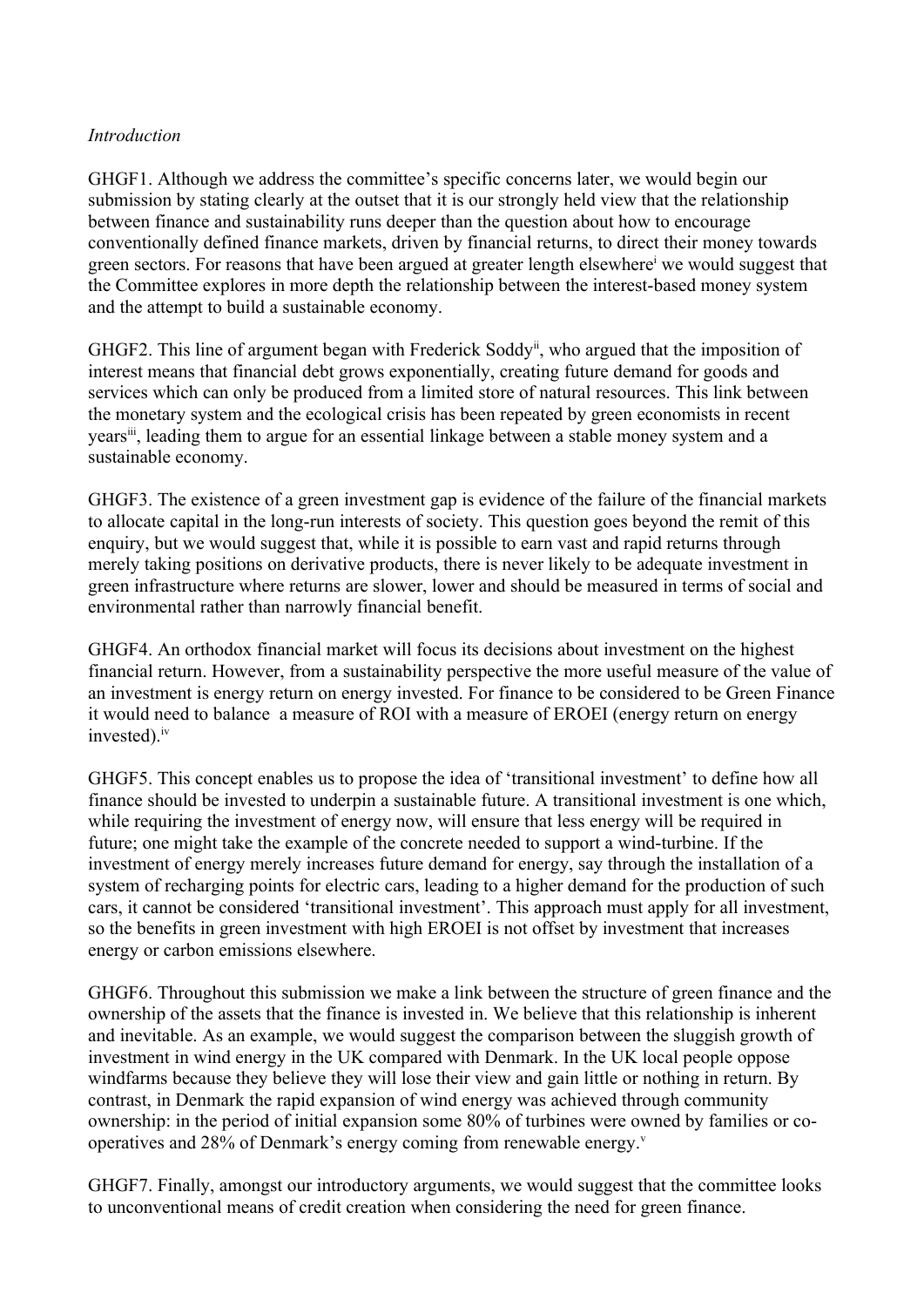The Bank of England reluctantly resorted to the policy of quantitative easing when other monetary policies failed to restart the economy following the financial crisis. However, they have failed to use the money created for public benefit. We would suggest that the quantitative easing policy be used to create money to fill the green investment gap.

## *Specific Questions*

(i) What are the main drivers behind institutional investors' decisions on the type of investments they include in their portfolios? Where they contemplate supporting energy or environmental projects, what relative weights do they give to questions of possible financial return, environmental/carbon impact, energy security, or other factors?

GHGF8. This is not our area of expertise, but we would note that within the structure of a shareholder-owned institution the primary motivation for all decisions taken must be the maximisation of financial return. We would suggest that this is a significant reason why there is a green finance gap, since financial institutions are likely to gain higher returns from focusing on speculative investments as compared with investments in green infrastructure. The government has two choices: to regulate and incentivise to ensure the best ROI is coincident with the best social and environmental (termed here together as 'green') outcome; or to focus more heavily on public and mutual investment.

GHGF9. Our firm opinion is that greater strategic intervention to reduce the green finance gap is required since financial institutions are likely to gain higher returns from focusing on speculative investments as compared with investments in green infrastructure. This helps to explain why, in the rest of our responses, we focus on public and mutual institutions as more promising sources of green finance, to ensure the UK's investment strategy as a whole and its industrial and infrastructure investment strategies in particular are Green-led in addition to reflecting green investment priorities in the policy and fiscal framework that governs market-led investments.

(ii) How effective are the financial markets in matching available finance to the required investment in renewable energy and other green projects? To what extent is a potential "carbon bubble" a real risk?

GHGF10. We accept the implicit assumption in the question that the privatisation of the right to produce  $CO<sub>2</sub>$  and the effective sale of the global atmosphere through systems of carbon markets, primarily the EU ETS, is creating dangerous incentives. A much lower cap drawn from the best scientific evidence available from the IPCC would make it more likely that the UK would meet its carbon targets within an EU framework. A carbon tax would also be more likely to ensure significant cuts to emissions in the timescale required, as the Australian example (weak though it is) has demonstrated.<sup>vi</sup> We would also suggest the need to urgently prohibit derivative products that involve any element of gambling on the future price of carbon.

GHGF11. The idea of a 'carbon bubble' assumes that legislation passed in the wake of concern about climate change to limit carbon dioxide emissions is more powerful than the political influence of fossil-fuel companies. While we would like to believe that this is the case we suggest that it is a rather naive position. Is it not more likely that, if energy companies find themselves with quantities of fuel that cannot be burned within existing carbon limits, they lobby to have those limits changed rather than allowing their investments to be diminished? We suggest that the EAC is in a strong position to generate evidence on this to prepare for such lobbying.

(iii) What should the Government be doing to help redirect finance to help fill the £-multi-billion green finance gap? This includes:–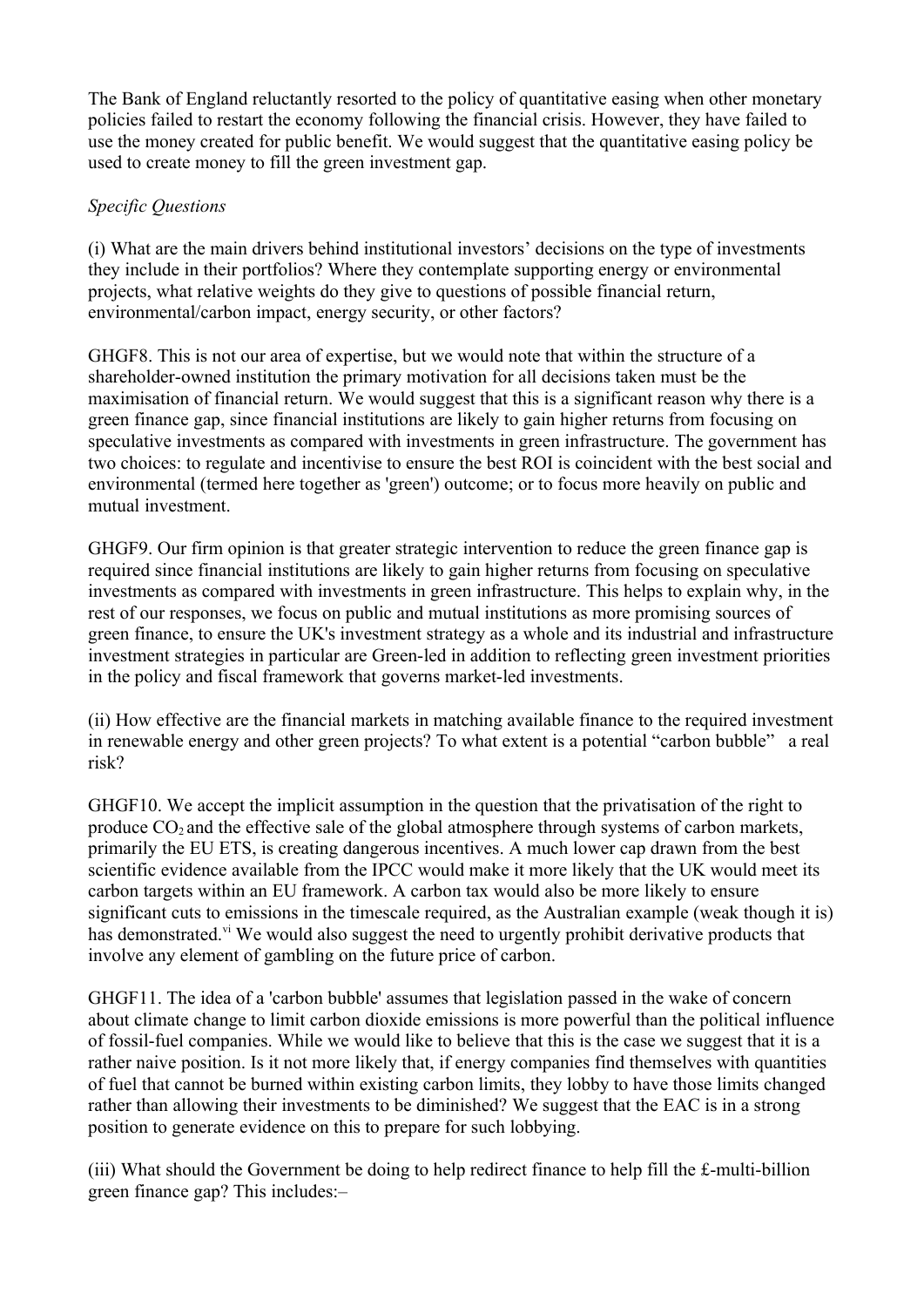How can 'political risk' to investors from changes to the Government's energy and environmental policies be reduced? Can the Government ever remove political risk or are more innovative financial instruments that offset those risks the solution?

GHGF12. This presents us with a difficult choice: should we neuter or 'limit' democracy to ensure that the future energy scenario is stable enough to reassure private investors? It is because financial markets are not capable of mediating political uncertainty that we would suggest that key green infrastructure investments should be based on public or mutual finance rather than private finance. We would draw attention to the way that the German government has used a state-owned development bank—the KfW—to facilitate green investment, rather than relying on private financial institutions. In the UK the power of private finance appears to be limiting the possibility for government to drive investment on the scale that is needed.

GHGF13. Government should undertake urgently to ensure that all of its own investment decisions are prioritised and evaluated according to their carbon impact. Likewise, the opportunity for the planning framework to be used to incentivise environmentally sustainable patterns of development in the UK, and hence encourage green investment, is being missed, particularly due to recent strong signals that unconventional fossil fuel extraction in the UK (fracking) will be supported and nuclear power will be subsidised through a favourable market strike price.

GHGF14. Another example of a perverse incentive that works against green investment is the combination of a state subsidy and ROC/RHI/landfill tax incentives for waste infrastructure that has led to investment decisions focused on waste disposal and recovery options rather than higher value reuse and recycling, thus contravening the legal priority order to follow the waste hierarchy. This applies both to government-led 'green' investment (such as the enegy-from-waste priority of the GIB investment portfolio), financially incentivised choices of local waste disposal authorities, and private sector investments such as in the corporate and construction sectors.

Is greater direction to banks needed to encourage them to increase their lending to renewable energy and green projects?

GHGF15. Here we have a tremendous opportunity that we feel the Committee should propose using. As a nation we own a controlling stake in a major global bank, the Royal Bank of Scotland. Rather than focusing on capitalising this asset to address short-term political advantage or mediumterm improvement in the size of the national debt, we would propose that the bank is transformed into the real Green Investment Bank that the country needs to fill the finance gap.

GHGF16. Specifically, we would suggest that the Bank is broken up into a number of regional banks, on the express condition that they balance EROEI with ROI when making investment decisions and that they offer lower rates of interest to green projects and/or projects that are owned by local communities.

GHGF17. We would also suggest that the government should consider taking more direct action to fill the investment gap by rethinking its policy of money creation known as 'quantitative easing'. At present this is run through the Bank of England and involves the purchase of government bonds from financial institutions, and the evidence is that little if any of this liquidity finds its way into the real economy. We would propose that the government works with the new Governor of the Bank of England to extend this policy of direct credit creation to provide finance for investment in the green infrastructure we urgently need. We would support the recent call from the New Economics Foundation that quantitative easing should be used strategically to provide finance for green infrastructure vii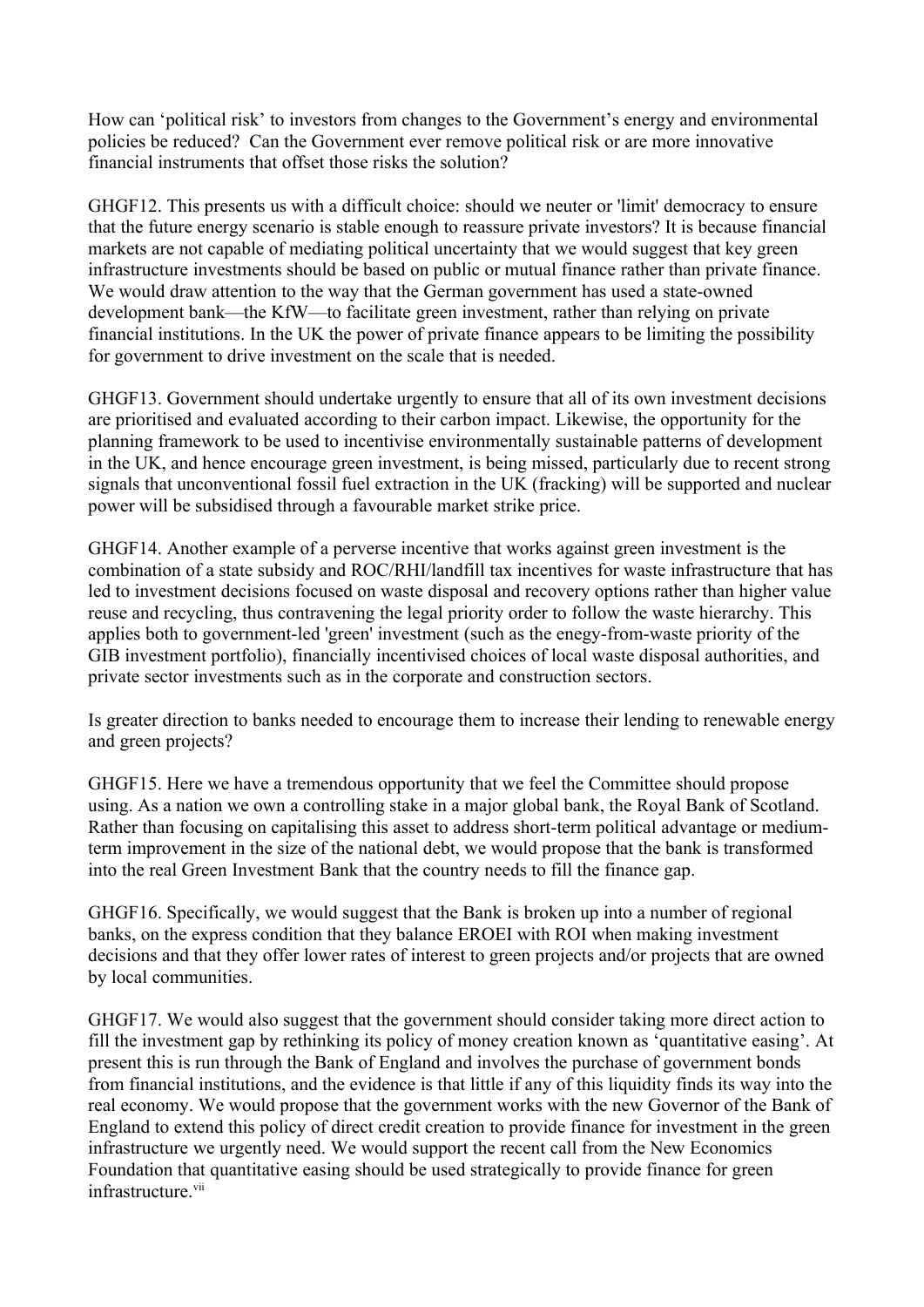How can pension funds and other investors be encouraged to re-direct their capital funds towards investments with green objectives?

GHGF18. We have no specific comment to make in this area, however we note the potential for the GIB's remit to develop to ensure that such investment decisions are encouraged.

Are fiscal incentives for people/institutions to put funds in green investments needed, and if so what?

GHGF19. The most important fiscal incentive is a high and guaranteed rate of feed-in tariff, which is taken out of political control as part of the cross-party agreement on policies to tackle climate change. It was such a policy that ensure the rapid expansion of renewable energy generation in both Denmark and Germany, which was then followed by the development of manufacturing industry to support this generation. Although we are now late into this arena, and the reversal of the Labour policy of a high-level feed-in tariff has done immeasurable damage, vili a clear commitment to rewarding those who generate energy without the creation of carbon emissions could still enable us to use our rich resources, especially of wind, to the benefit of society as a whole.<sup>ix</sup>

How can better information on the environmental impacts of investments and companies be provided to investors? What difference would such information make to investors in practice?

GHGF20. In addition to directing all state investment to prioritise social and environmental objectives together, we would suggest that all energy-related investments should be required to provide an EROEI measure as well as a ROI measure. In judging whether an investment is 'green' we would recommend the use of a 'transitional investment' criterion as outlined in para. GHGF5.

GHGF21. We would ask the committee to consider the ways in which there are currently a range of perverse incentives surrounding investment in unsustainable sectors. For example, the investment in national and regional transport infrastructure over local and sub-regional scale; and the large government (fuel tax) subsidy that is facilitating aviation expansion. Similarly, investment is incentivised in new build housing before refurbishment.

GHGF22. Investment decisions in new energy generation capacity are market-led (due to privatisation of utilities) as are responses to fiscal incentives in this area. The incentives are not leading to all new generating capacity (let alone a transformation of current generating stock) reflecting the Committee on Climate Change's maximum of 50gCO2/kWh. The current incentives combined with commercial borrowing rates mean that the shift to Green Deal and ECO appears to have led to an overall reduction in green investment by households, and this has focused on items down the carbon hierarchy (e.g. boiler replacement) rather than demand reduction and basic energy efficiency measures.

GHGF23. To summarise these points, we suggest that current targetting of investments at large scale and to the individual and next-worse rather than most-sustainable overall investment choices is not leading to a transition to a sustainable future. A complete rethink is required so that all government decisions are viewed through a 'green investment lens', which would urgently prioritise a relocalisation focus for transport investment and a sub-regional focus for job creation and spatial planning to ensure that infrastructure and industrial investment is at the scale most able to support a 'green investment' strategy for the UK.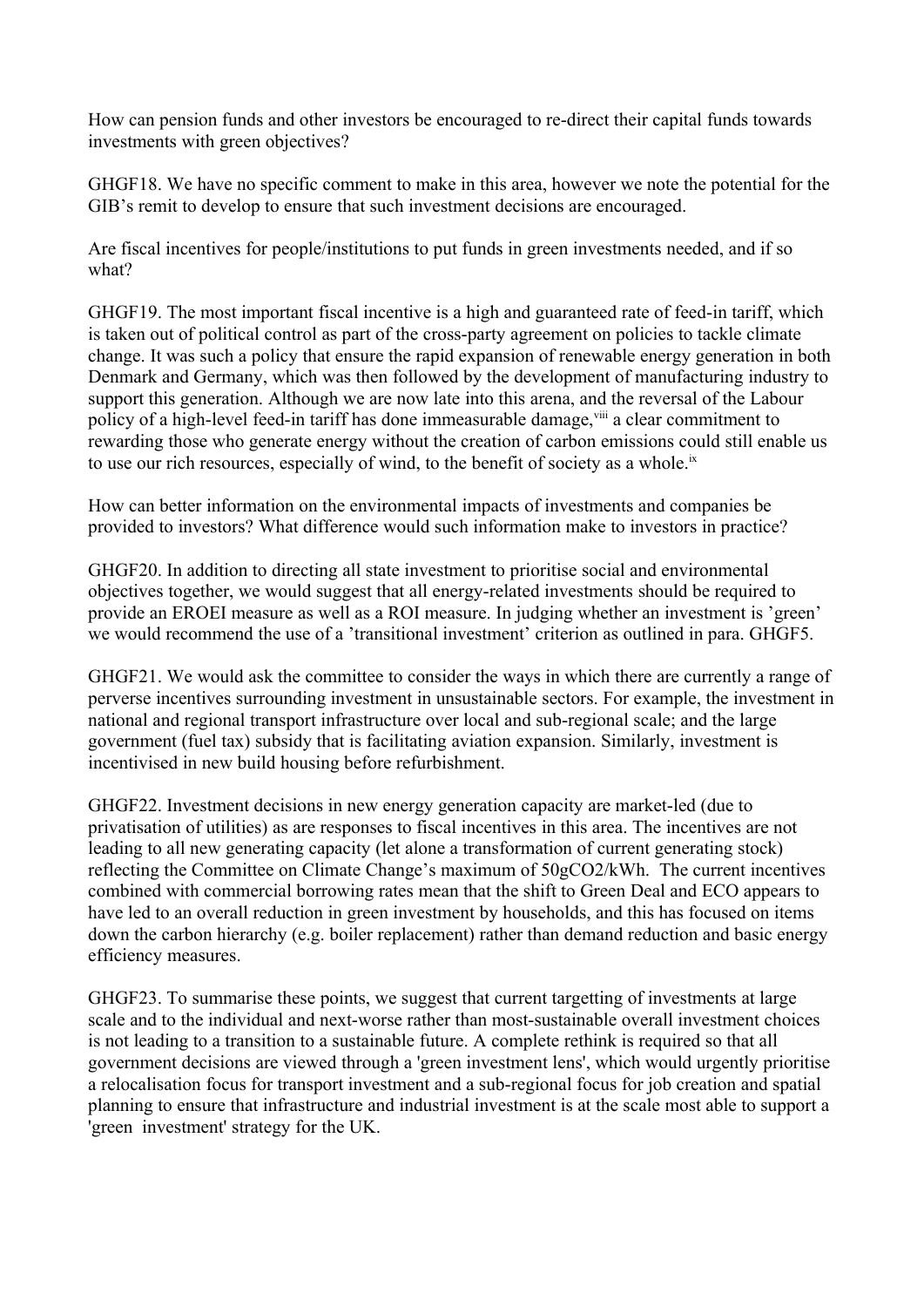What are the pros and cons of having a financial transaction tax (Tobin tax) with revenue hypothecated to support green investments ?

GHGF24. The Tobin Tax was originally proposed as a mechanism for reducing the volume and speed of speculative financial transactions; its focus is therefore on financial stability rather than sustainability. The obvious disadvantage is that introducing a tax on negative behaviour would create a moral hazard: necessary environmental projects would rely on the thriving of activities that are against the social interest, broadly defined.

(iv) What can the Government do to help increase the flow of finance to small and communitybased renewable energy and green projects?

GHGF25. As previously stated, we believe that a feed-in tariff is crucial here, and should be reinstated at a high and continuing rate for community-owned renewable energy projects, as a minimum requirement, as in the case of Denmark.

GHGF26. Before renewable schemes can be built a large sum needs to be invested at risk in laying the groundwork for a planning application. Very few local communities are willing or able to invest as much as £50,000 for a site which may never generate any energy. Central government could carry this risk on behalf of local communities by establishing a revolving loan fund via local authorities to support the initial set-up costs of community-owned renewable energy schemes, such as environmental impact assessments, biodiversity surveys, etc. An example of such a fund is WRAP's Rural Community Energy Fund.<sup>[x](#page-6-0)</sup>

GHGF27. Another possible source of funding is local authority reserves, currently estimated at around  $£13bn.$ <sup>[xi](#page-6-1)</sup> Treasury Management advice suggests that this money should only be deposited with triple-A rated funds, which currently are delivering very poor returns. While security is paramount when investing public money this money could go some way towards filling the green investment gap if a way were found to provide mutual guarantees between authorities.

GHGF28. Local authorities might also be able to create green investments bonds, specifically for local energy developments, where they themselves are the planning authority. These bonds could be limited geographically to the citizens who are part of the local authority's area, adding greater accountability to balance the greater risk. This would provide an investment for those who are currently receiving exceptionally low returns, while also providing the finance for green infrastructure within the local authority area.

<sup>i</sup> Enough is Enough: Ideas for a Sustainable Economy in a World of Finite Resources, chapter 7: [http://steadystate.org/wp-content/uploads/EnoughIsEnough\\_FullReport.pdf](http://steadystate.org/wp-content/uploads/EnoughIsEnough_FullReport.pdf)

The Report of the Steady State Economy Conference

ii Soddy, F. (1931), *Money Versus Man* (London: Elkin Mathews).

iii Cato, M. S. (2009), *Green Economics* (London: Earthscan).

iv Murphy, D.J.; Hall, C.A.S. (2010). "Year in review EROI or energy return on (energy) invested". *Annals of the New York Academy of Sciences* **1185**: 102–118

v Cumbers, A. (2012), *Reclaiming Public Ownership: Making Space for Economic Democracy* (London: Zed), pp. 195, 197.

vi http://www.theage.com.au/federal-politics/political-news/carbon-price-working-coal-slumps-clean-energy-soars-20130509-2jals.html

vii Ryan-Collins, J., Greenham, T., Benardo, G. and Werner, R. (2013), Strategic quantitative easing: Stimulating investment to rebalance the economy:

http://dnwssx4l7gl7s.cloudfront.net/nefoundation/default/page/-/publications/QE\_Report\_Final.pdf

viii http://www.foe.co.uk/resource/briefings/fit\_fast\_track\_response.pdf

ix http://www.e-parl.net/eparliament/pdf/080603%20FIT%20toolkit.pdf

<span id="page-6-0"></span><sup>x</sup> http://www.wrap.org.uk/content/rural-community-energy-fund

<span id="page-6-1"></span>xi <http://www.bbc.co.uk/news/uk-politics-20613183>